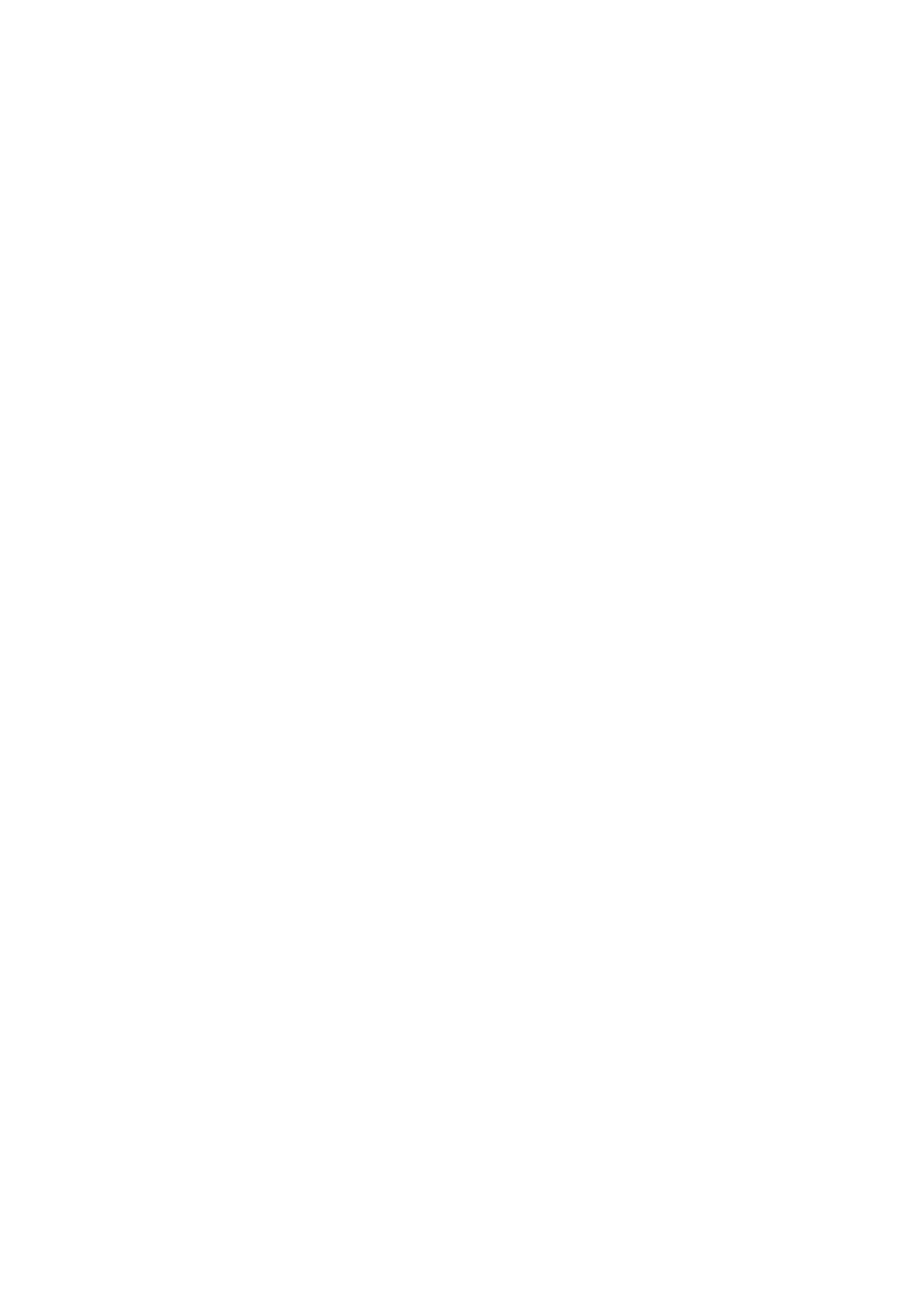### **The Public Interest Advocacy Centre**

The Public Interest Advocacy Centre (PIAC) is an independent, non-profit law and policy organisation that works for a fair just and democratic society, empowering citizens, consumers and communities by taking strategic action on public interest issues.

PIAC identifies public interest issues and, where possible and appropriate, works co-operatively with other organisations to advocate for individuals and groups affected. PIAC seeks to:

- Expose and redress uniust or unsafe practices, deficient laws or policies;
- promote accountable, transparent and responsive government;
- encourage, influence and inform public debate on issues affecting legal and democratic rights;
- promote the development of law that reflects the public interest;
- develop and assist community organisations with a public interest focus to pursue the interests of the communities they represent;
- develop models to respond to unmet legal need; and
- maintain an effective and sustainable organisation.

Established in July 1982 as an initiative of the Law Foundation of New South Wales, with support from the NSW Legal Aid Commission, PIAC was the first, and remains the only broadly based public interest legal centre in Australia. Financial support for PIAC comes primarily from the NSW Public Purpose Fund and the Commonwealth and State Community Legal Services Program. PIAC also receives funding from the NSW Government Department of Water and Energy for its work on utilities, and from Allens Arthur Robinson for its Indigenous Justice Program. PIAC also generates income from project and case grants, seminars, consultancy fees, donations and recovery of costs in legal actions.

#### **Energy + Water Consumer Advocacy Program**

This Program was established at PIAC as the Utilities Consumers' Advocacy Program in 1998 with NSW Government funding. The aim of the Program is to develop policy and advocate in the interests of low-income and other residential consumers in the NSW energy and water markets. PIAC receives policy input to the Program from a community-based reference group whose members include:

- Council of Social Service of NSW (NCOSS)
- Combined Pensioners and Superannuants Association of NSW (CPSA)
- Park and Village Service
- Ethnic Communities Council NSW
- Indigenous Australian Consumers
- Rural and remote consumer
- Institute of Sustainable Futures, University of Technology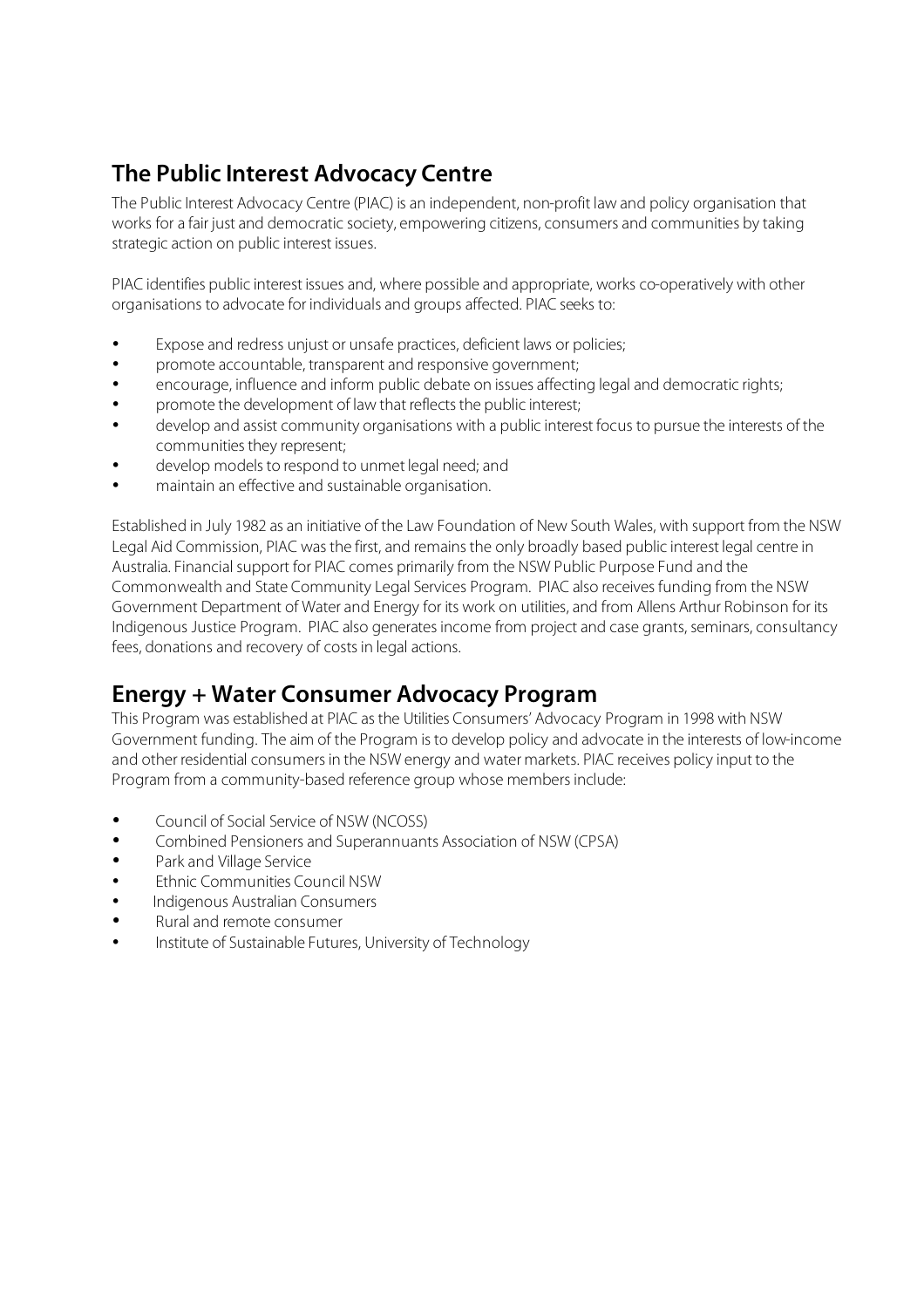# **1. Introduction**

PIAC welcomes the opportunity to comment on the proposed NSW Feed-in Tariff (FiT) scheme. The FiT will see households paid for the electricity they produce and feed-in to the electricity grid.

The NSW FiT scheme will complement other measures in reducing the impact of climate change, most notably the Commonwealth Government's Carbon Pollution Reduction Scheme (CPRS) and Renewable Energy Target (RET). The interaction of the NSW FiT scheme with these Commonwealth programs, and the role of the FiT scheme as a subsidy after the programs have matured, is explored below.

The NSW FiT scheme will also reduce the need for electricity network augmentation, therefore avoiding added expense to electricity consumers.

Low-income households will be disproportionately affected by climate change<sup>1</sup>. It is for this reason that, once equity concerns have been addressed, PIAC supports the introduction of an effective FiT scheme. However, concerns are held about both potential impact of the FiT scheme on energy affordability and the NSW Government objective handed to the NSW Solar FiT Taskforce.

Particular concern is held for the affordability of energy for low-income and renting households not participating in the FiT scheme. The cross-subsidy nature of FiT schemes and the inappropriate objectives of the NSW FiT scheme are also addressed below.

This submission responds to the reference questions posed by the NSW Solar FiT Taskforce. Consistent with PIAC's focus, responses to these questions are framed from the perspective of low-income and other household electricity consumers.

## **2. The NSW Government objective in establishing the NSW Feed-in Tariff scheme**

The NSW Government's objective in establishing the NSW FiT scheme is to:

- Encourage and support people who want to act on climate change by generating renewable energy locally
- Build the State's green collar jobs sector, by helping solar technology compete with non-renewable energy sources
- Expand the visibility of renewable energy technology to help motivate the whole community in responding to climate change<sup>2</sup>

The NSW Solar FiT Taskforce Terms of Reference state that the Taskforce will, "Guided by the Government's objectives, investigate and cost options for the establishment of a feed-in-tariff in NSW"<sup>3</sup>. For this reason it is important that the chosen objectives are the right ones.

Whilst acknowledging that the setting of the objectives is beyond the scope of the Taskforce, PIAC would like the following concerns noted:

- 1 Garnaut, R. Garnaut Climate Change Review Draft Report, (2008) <http://www.garnautreport.org.au/draft.htm#DraftReport> 235
- <sup>2</sup> Department of Energy and Water Terms of Reference, (2008)
- <http://www.dwe.nsw.gov.au/energy/sustain\_renew\_fit\_terms.shtml> at 13 January 2009 <sup>3</sup> Department of Energy and Water Terms of Reference, (2008)
- <http://www.dwe.nsw.gov.au/energy/sustain\_renew\_fit\_terms.shtml> at 13 January 2009

2 • Public Interest Advocacy Centre • A Good FiT: Designing an Effective and Fair Feed-in Tariff Scheme for NSW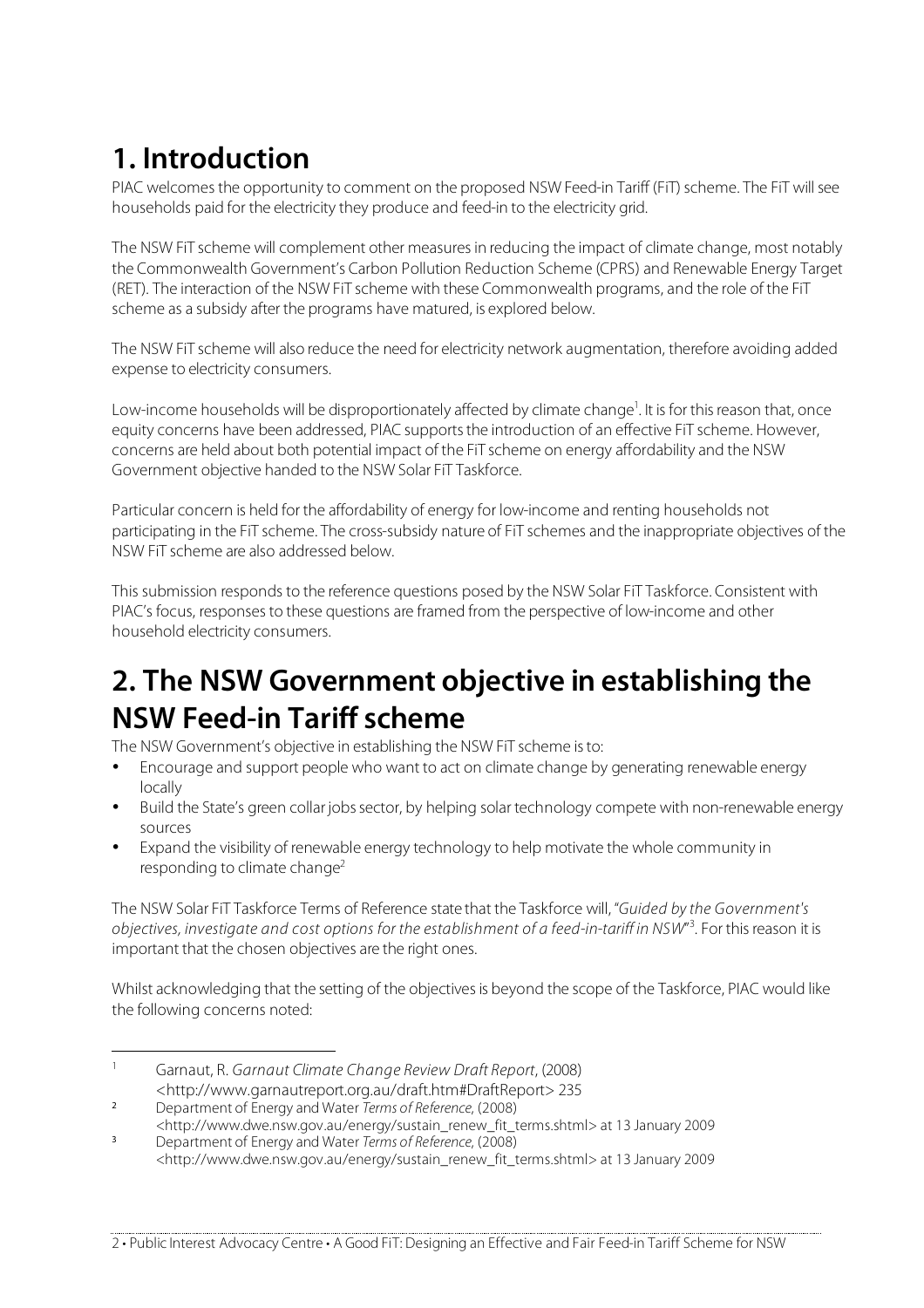- The objectives make no reference to reducing carbon emissions.
- There is no mention of achieving carbon reductions using the most efficient technology or process, and with at the least possible impact on NSW households.

Reading as PR objectives rather than energy policy objectives, there is a chance that the Government's objectives will lead the NSW Solar FiT Taskforce to make poor energy policy decisions. The objectives as they stand will potentially lead to inefficient, expensive and environmentally irresponsible outcomes.

# **3. Consultation questions**

#### **3.1 What factors should be considered in setting a tariff rate?**

The base rate for the feed-in tariff should reflect the wholesale market value of electricity fed into the grid. That is, households producing electricity should be paid the market price of that electricity. As retailers will be on-selling this electricity, they must contribute the market price of this electricity towards the cost of the NSW FiT scheme.

Additionally, in order to fulfil the objective of encouraging the generation of electricity locally, the tariff rate should provide a subsidy to assist households in the recovery of solar PV purchase and installation costs. This subsidy should be set at a rate sufficient to encourage participation in the scheme.

There are three factors that need to be balanced when setting the tariff rate:

- the overall size of the subsidy to be allocated by the scheme, which should be guided by the purchase cost of solar PV systems and encourage the installation of larger and more energy efficient solar PV systems
- the pay-off period, which should encourage participation in the scheme
- the need to balance affordability concerns for those unable to take part in the FiT (see part 5)

#### **3.2 Should the tariff be set for gross or net?**

PIAC supports the introduction of a gross tariff.

For the FiT scheme to be effective as a subsidy justified on environmental grounds, the scheme must be designed to encourage maximum participation. Providing certainty of return on the upfront investment in solar PV units will encourage participation. This certainty is best achieved through a gross metered tariff.

Secondly, the tariff must ensure that households that use energy during the day, the same time that solar PV units generate electricity, are included in the scheme. Households that include shift workers, residents who are retired, stay-at-home parents and carers, those otherwise not in the labour market and the underemployed are not likely to receive a return from a net FiT. It is unlikely that these households will produce more electricity than they use during daylight hours, therefore there would be no net export of electricity. These households would therefore be excluded from the scheme under a net tariff.

### **3.3 Should the tariff be based on a fixed rate or a variable rate consistent with time-of-use pricing for consumption?**

A time-of-use tariff changes the price signal to reduce usage of the electricity grid at times of peak utilisation. A significant advantage of embedded generation, such as rooftop solar PV generation, is the reduced demand on energy networks at these peak times. This is particularly the case in NSW and other northern states, where peaks correspond with the hottest and sunniest time of day, which also generate more electricity through solar PV systems.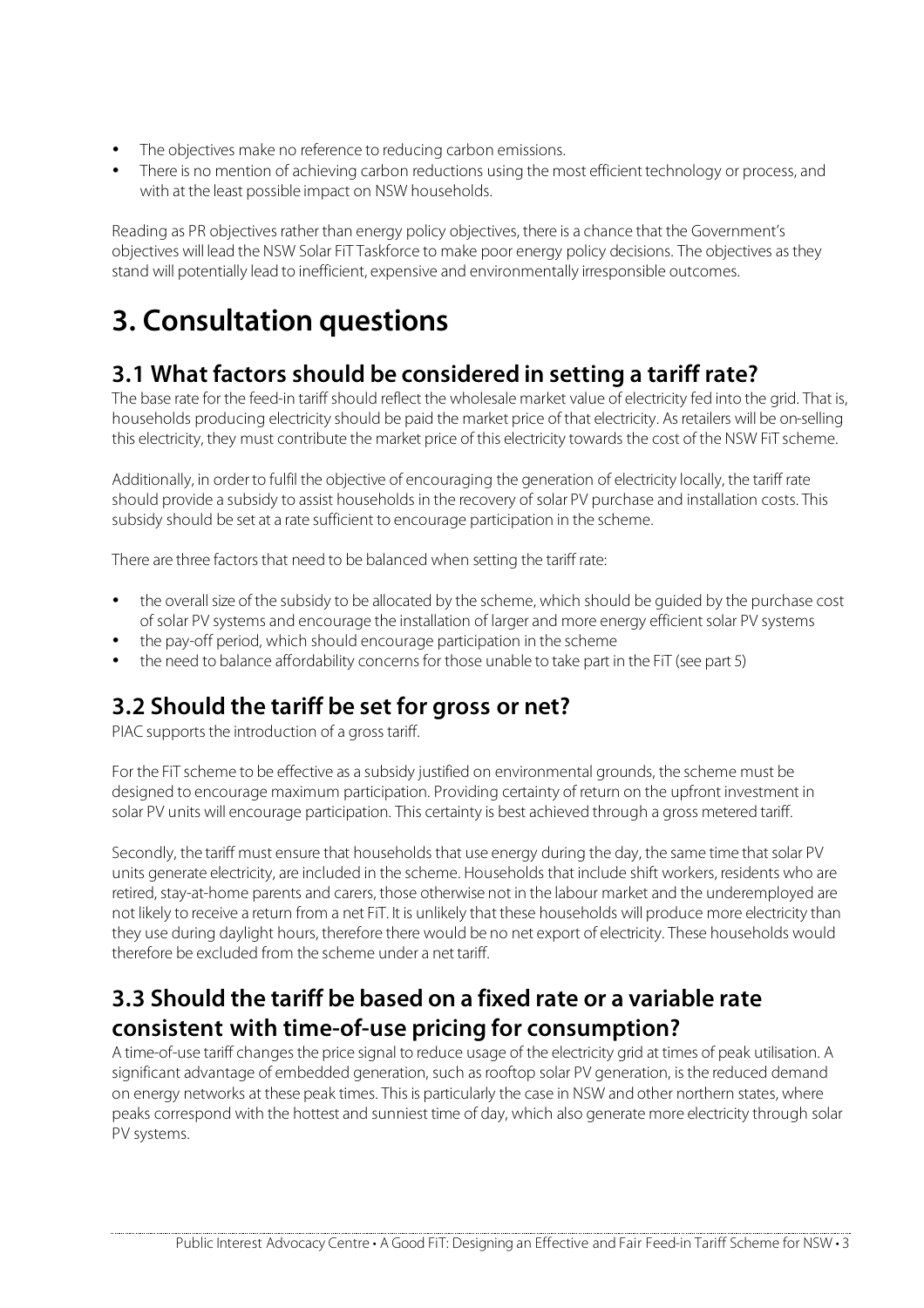A variable FiT that mirrored time-of-use pricing would cancel the change in price signal and therefore reduce the incentive to change behaviour during peak times. At times when time-of-use pricing made electricity more expensive, the variable FiT tariff would start to pay for the extra expense with no action from the consumer required. The consumer would see little to no change in electricity costs. This effect is particularly strong under a gross tariff.

In order to maintain the price signal of a time-of-use tariff, PIAC recommends the FiT be fixed.

There is a further question relevant to time-of-use pricing, and that is the contribution made by retailers to the costs of the FiT scheme. Under time-of-use pricing, the market price of electricity entering the grid is higher in peak times. It would therefore be appropriate for retailer contributions to the cost of the FiT scheme to reflect time-of-use pricing.

### **3.4 Should the tariff be paid to solar PV owners by the electricity distributor or the electricity retailer?**

An effective FiT scheme encourages maximum participation. The decision on who pays the solar PV owner should be based on what is administratively easiest for the owner. This is most likely to be a credit for power generated on electricity retail bills.

The Taskforce should also consider billing administration that will allow property investors to be included in the scheme. For example, the possibility of split billing in a rental situation, with the owner receiving remuneration for electricity generated from a solar PV system and the occupier responsible for distribution and retail charges.

#### **3.5 How long should the Government maintain the FiT and should the rate be fixed for the entire life of the program or varied over time?**

The FiT should be indefinite. If a household feeds electricity into the electricity grid, and retailers resell that electricity to other consumers, the household should be paid a fair price. However, the subsidy component of the FiT should only be in place until more appropriate climate change programs are adequately functional.

As at (3.1) above, the pay off period for solar PV purchase and installation must balance the size of the overall subsidy with equity for non-participants. PIAC supports a degression in the rate of subsidy available.

A decline in the FiT over time would encourage early participation in the scheme and reflect the cost efficiencies of new technologies. The declining FiT should dove-tail with the scaled introduction of the Federal Government's CPRS and RET.

When fully operational the RET will provide clean energy on a more efficient scale than small solar PV units supported by a feed-in tariff. The CPRS will provide a price incentive for the uptake of household solar PV. PIAC maintains that a FiT scheme should be considered complimentary to the CPRS and RET until these schemes are mature enough to provide the most efficient method of reducing carbon emissions.

### **3.6 What eligibility criteria should exist for the FiT?**

PIAC recommends that the FiT subsidy should be available on distributed generation systems up to 10 kw, and the market value of electricity should be paid on systems in excess of this threshold. This cap would limit the cost of the program on households not receiving a FiT. The FiT should be expanded to include renewable energy technologies other than solar PV in order to find the lowest cost production of renewable distributed generation.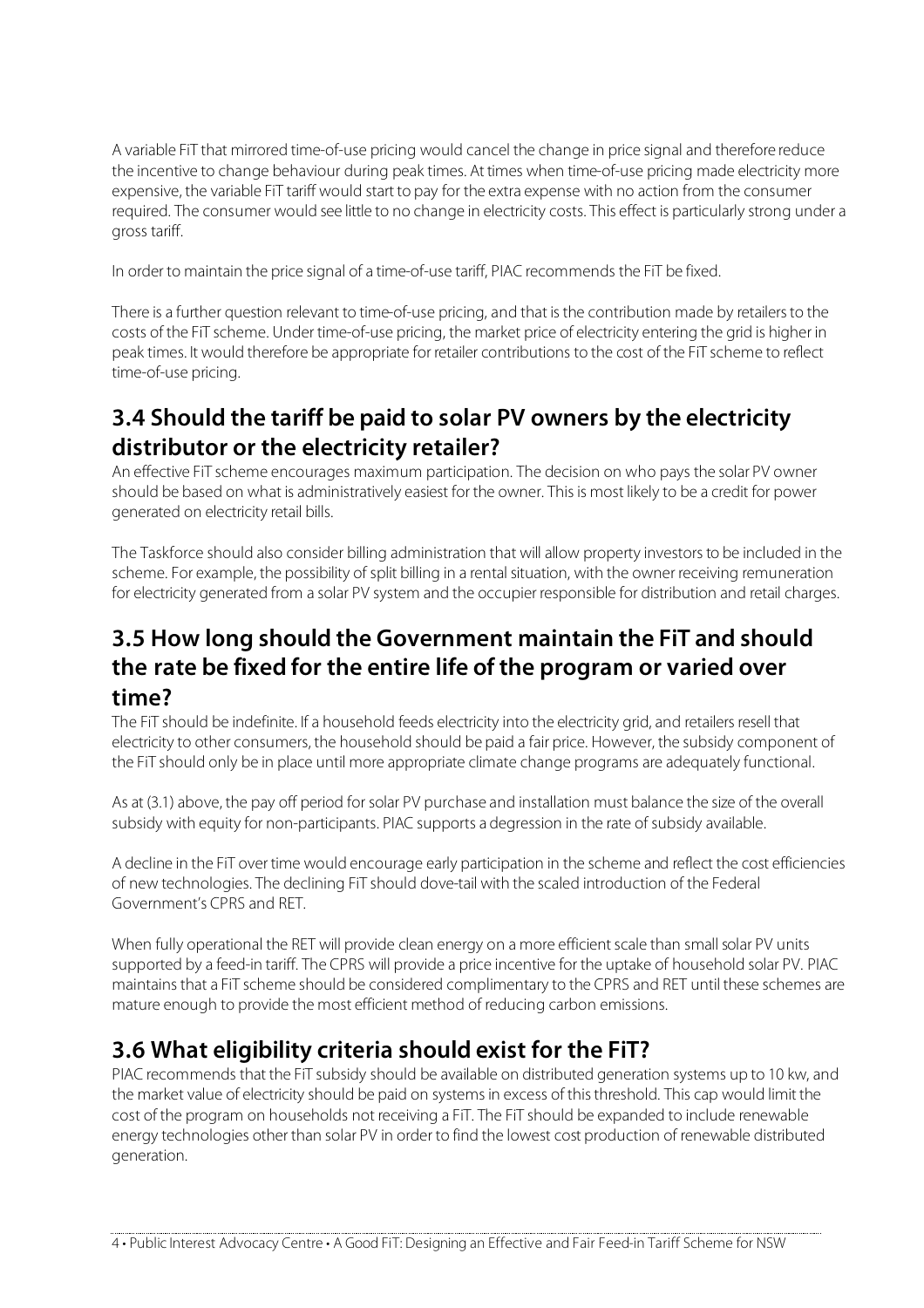# **4. Interaction with other climate change policies**

In 2010 the Commonwealth Government will introduce the Carbon Pollution Reduction Scheme, a market based scheme designed to reduce Australia's overall carbon emissions in the lowest cost way. The Renewable Energy Target will be expanded at this time.

Although the CPRS will take a number of years to mature (expected 2020), the RET scheme will encourage embedded renewable energy technology in the meantime. However, this scheme will also take a number of years to sufficiently encourage the large-scale uptake of distributed generation. It is in this space that the FiT will be most effective.

As such, the NSW FiT scheme should be considered complementary to the CPRS. The implication of this is that the FiT should be scaled back as the CPRS is progressively introduced. When the CPRS is sufficiently operational to encourage the move away from new carbon intensive energy generation, the subsidy portion of the FiT should finish. However, it is important that the base rate of the FiT, reflecting the market value of the electricity, is maintained. It may at this time be relevant to introduce a subsidy reflecting the network augmentation avoided through ongoing development of embedded generation.

Importantly, the CPRS will encourage renewable electricity production at the lowest cost. By that time, the CPRS may encourage new technologies ahead of roof-top solar PV.

This submission has been written on the premise that the FiT will include a subsidy. This has influenced the answers in part 3, on the design of the scheme. As PIAC is suggesting that the subsidy should be removed over time, and the base rate of the FiT to remain, there will be a need to re-assess the tariff structure. For example, the effectiveness of a gross tariff over a net tariff may need to be explored under the new tariff levels.

# **5. Feed-in tariff design and energy equity**

NSW Solar FiT Taskforce Terms of Reference state that the Taskforce will 'Identify the potential cost impact on NSW electricity consumers of a feed-in tariff'. PIAC is concerned about the cross-subsidy nature of a feed-in tariff scheme and the impact of this on vulnerable households.

It is standard to spread the cost of a FiT subsidy across all electricity consumers in the relevant jurisdiction. This design creates a wealth transfer from those outside the scheme to those participating in the scheme. This is of concern when the transfer is from low-income households excluded not through choice but through a lack of financial ability to participate in the scheme. Low-income households spend a higher percentage of their income on energy than other households<sup>4</sup>. Household electricity costs are already rising<sup>5</sup> and are set to rise further due to peak network demand, increased network reliability requirements<sup>6</sup> and climate policies. The Government must be careful not to further compound the challenges of energy affordability.

Young people and those on low-incomes are more likely to be in rental housing<sup>7</sup>. These households are likely to be renting not as a matter of choice, but through a lack of access to homeownership. Renting households will be excluded from the NSW FiT scheme.

<sup>&</sup>lt;sup>4</sup> ACOSS, ACF and Choice, Energy and Equity, Preparing households for climate change: efficiency, equity, immediacy. (2008) <http://www.acoss.org.au/Publications.aspx?displayID=1&subjectID=11> 6 <sup>5</sup> Australian Energy Regulator State of the Market 2008 (2008)

<sup>&</sup>lt;http://www.aer.gov.au/content/index.phtml/itemId/723386> Figure 6.11 189

<sup>6</sup> Australian Energy Regulator NSW Draft Distribution Determination 2009-10 to 2013-14 (2008) <http://www.aer.gov.au/content/index.phtml/itemId/723822> xii

<sup>7</sup> Australian Bureau of Statistics Australian Social Trends – Renter Households, (2008) Cat. no. 4102.0, 3